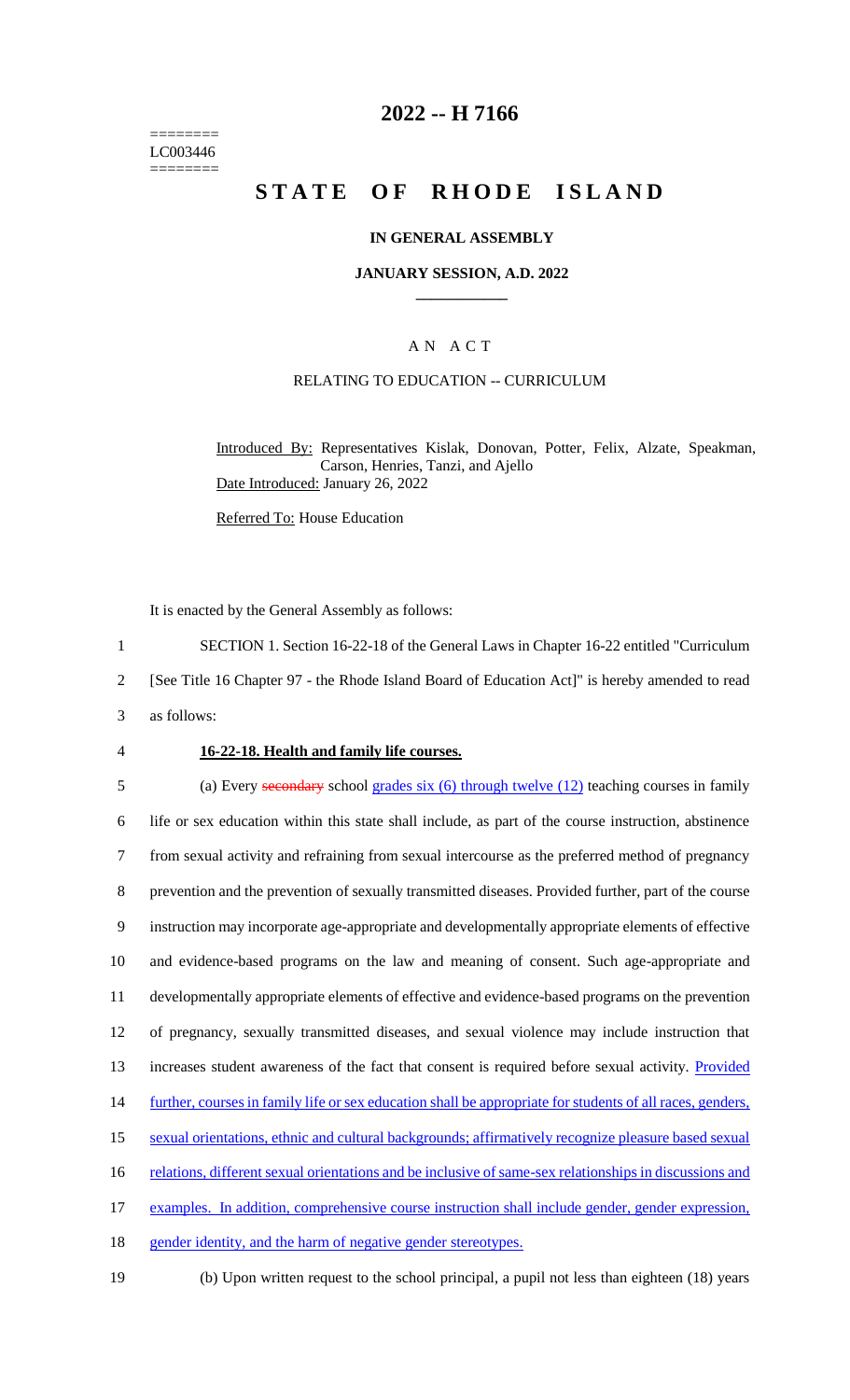of age or a parent or legal guardian of a pupil less than eighteen (18) years of age, within a reasonable period of time after the request is made, shall be permitted to examine the curriculum program instruction materials at the school in which his or her child is enrolled.

 (c) A parent or legal guardian may exempt his or her child from the program by written directive to the principal of the school. No child so exempted shall be penalized academically by

reason of the exemption.

SECTION 2. This act shall take effect upon passage.

======== LC003446 ========